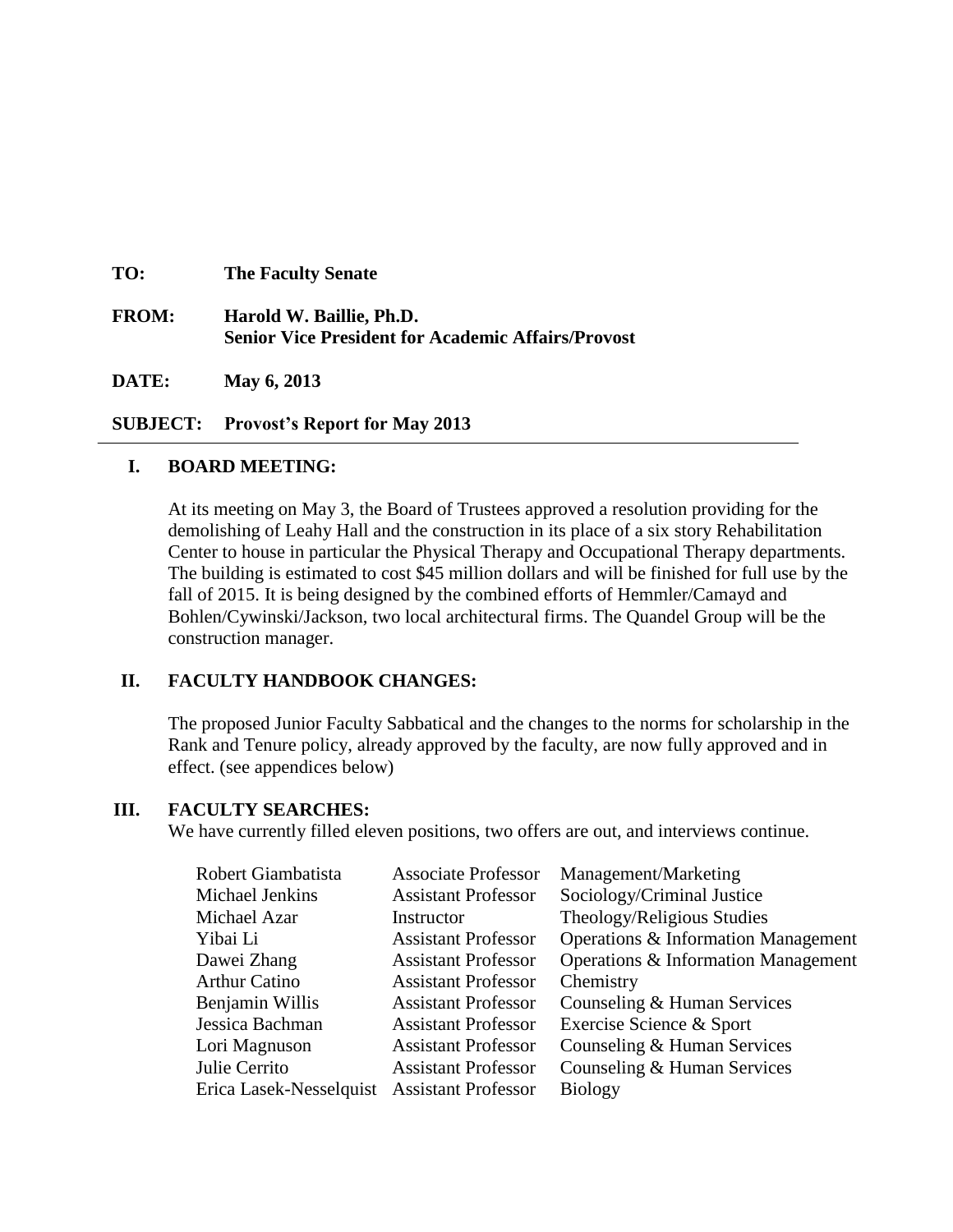# **IV. FACULTY DEVELOPMENT:**

## *Provost Enhancement Awards*

The winners of the Provost Enhancement Awards will be announced at the Faculty Appreciation Day dinner on April  $17<sup>th</sup>$ .

## *Summer Grants*

The Faculty Development Board recommended funding for the following grant proposals:

- › *An Interdisciplinary Approach to Understanding the Influence of Technology on Behavior, Cognition, and Learning,* Bryan R. Burnham (Psychology) and Kristen A. Yarmey (Weinberg Memorial Library)
- › *Criminal Justice in Pennsylvania,* Harry R. Dammer (Sociology and Criminal Justice)
- › *Innovative Techniques for Teaching Proof-Writing,* Jennifer F. Vasquez (Mathematics)
- › *Lurch: Mathematical proof Validation,* Kenneth G. Monks (Mathematics)
- › *Opening Up the Nuclear Shell model to the Masses,* Declan Mulhall (Physics/Electrical Engineering)
- › *Morals and Art Spaces: Gentrification in an Arts and Entertainment District in Baltimore*, Meghan Ashlin Rich (Sociology/Criminal Justice)
- › *The geography of Disappearing: Meatyard, Butchertown, and Perspective in Naomi Iizuka's 'At the Vanishing Point',* Hank Willenbrink (English and Theatre)

## *Clavius Grants*

The Faculty Development Board recommended funding for three Clavius Program proposals:

- › *God and Science: A Reading of Plantinga's 'Where the Conflict really Lies; Science, Religion and Naturalism'.* Patrick Tully (Philosophy), Daniel Haggerty (Philosophy), John Deak (Chemistry), Steven Dougherty (Mathematics)
- › *A Native American Experience: A Conversation with a Navajo Medicine Man.*  John P. Sanko (Physical Therapy)
- › *Women's Response in Contemporary Catholicism.* Jean Harris (Political Science) and Mary Ann Foley (Theology/Religious Studies)

# **V. FACULTY RESEARCH COMMITTEE:**

# **Grants**

The Faculty Research Committee recommended funding for the following grant proposals:

- › *Bedside Nursing as a Work Setting: Influences of Practice environment, Education, Experience, and Expertise,* Mary Jane K. DiMattio (Nursing)
- › *Examining Links Between Migration Behavior and Song in Field Sparrows: A Test of the Reliable Signaling Hypothesis,* Michael Carey and Robert Smith (Biology) with Vincent Marshal (Adjunct Faculty, Biology)
- › *Immunocytochemical Characterization of Merkel Cells in Skin Sensory Structures,* Gary Kwiecinski (Biology)
- › *India Shining: A Test of How the Top 500 Companies in India Use the Web and Social Media to Assist Media Relations and Public Relation,* Sufyan Mohammed (Communication)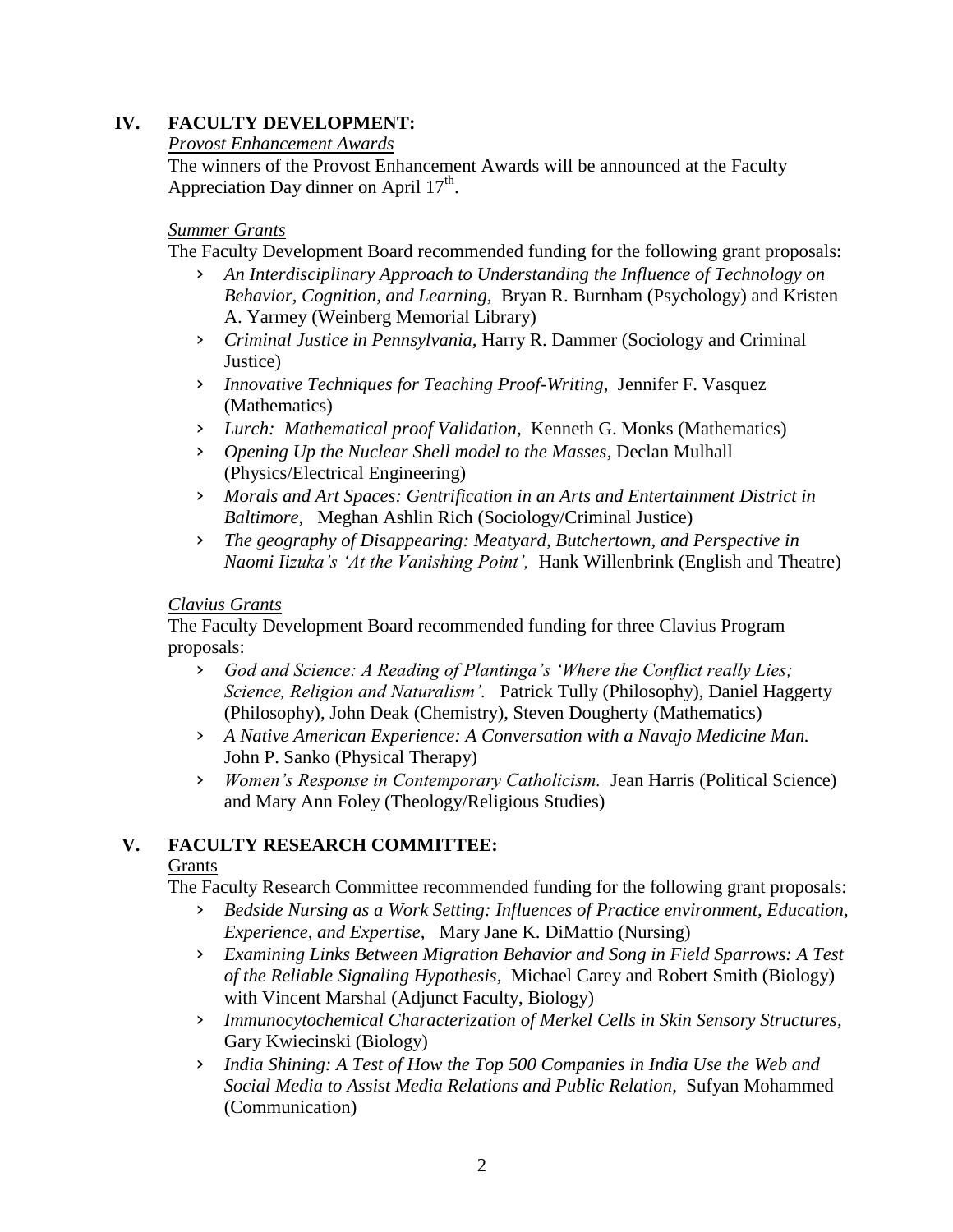- › *Exploring Difference in Consumer Purchase Inventions Based on Exposure to Internet Advertising and Mobile Advertising,* Sufyan Mohammed and John Strain (Communication)
- › *Murals and Art Spaces: Gentrification in an Arts and Entertainment District in Baltimore,* Meghan Ashlin Rich (Sociology/Criminal Justice)
- › *Multimodal Learning in Ants: Olfactory, Visual and Tactile Learning in Ants,* Marc Seid (Biology)
- › *Cross Cultural Collaboration in Literature and Film: The Case of Cerlos Cerda,* Jamie H. Trnka (World Languages and Cultures)
- › *Palabras: Dispatches from the Festival de la Palabra,* Hank Willenbrink (English and Theatre) and Yamile Silva (World Languages and Cultures)

## Patent Process Recommendations

FRC recommended that two faculty projects be moved forward into the patent application process.

- › *Solar Sustainability Energy Project,* James Loven and Nicholas Truncale
- › *Behavioral Thermometer System,* Margarete Zalon, Robert Spalletta, and Herb Hauser.

# **VI. FACULTY HANDBOOK COMMITTEE:**

This year the Faculty Handbook Committee has been working on several changes and additions to the Handbook. The following have gone through the approval process and are now part of the Handbook.

- › 12.7 Pre-Tenure Research Sabbatical (Appendix I)
- › Appendix II Norms for Evaluating Faculty for Rank and Tenure, Section A.2 Scholarship (Appendix II)

# **VII. JESUIT COMMONS: HIGHER EDUCATION AT THE MARGINS (JC:HEM):**

JC:HEM is a collaboration between the AJCU and Jesuit Refugee Services to provide online learning opportunities to students in refugee camps. Academic offerings include the Diploma in Liberal Studies and certificate level Community Service Learning Tracks. Students are in Amman, Jordan; Kakuma Camp in Kenya and Dzaleka Camp in Malawi. Faculty from many AJCU schools are volunteering time to teach courses in these programs that are coordinated through Regis University. We are proud to say that two University of Scranton faculty, Dr. Jordan Petsas and Dr. Aram Balagyozyan from the Economics/Finance Department are in the midst of teaching an 8 week course in economics to students in Malawi.

# **VIII. JESUIT HERITAGE/IGNATIAN WEEK:**

Jesuit Heritage/Ignatian Week is April  $21 - 27$ , 2013. For detailed information on the events that are planned throughout the week visit [https://my.scranton.edu](https://my.scranton.edu/)

# **IX. FELLOWSHIPS and SCHOLARHIPS:**

### **Truman Scholarship**

This year, three University of Scranton students were included as Truman Scholar National Finalist in a highly competitive poll of 629 candidates nominated by 293 universities in the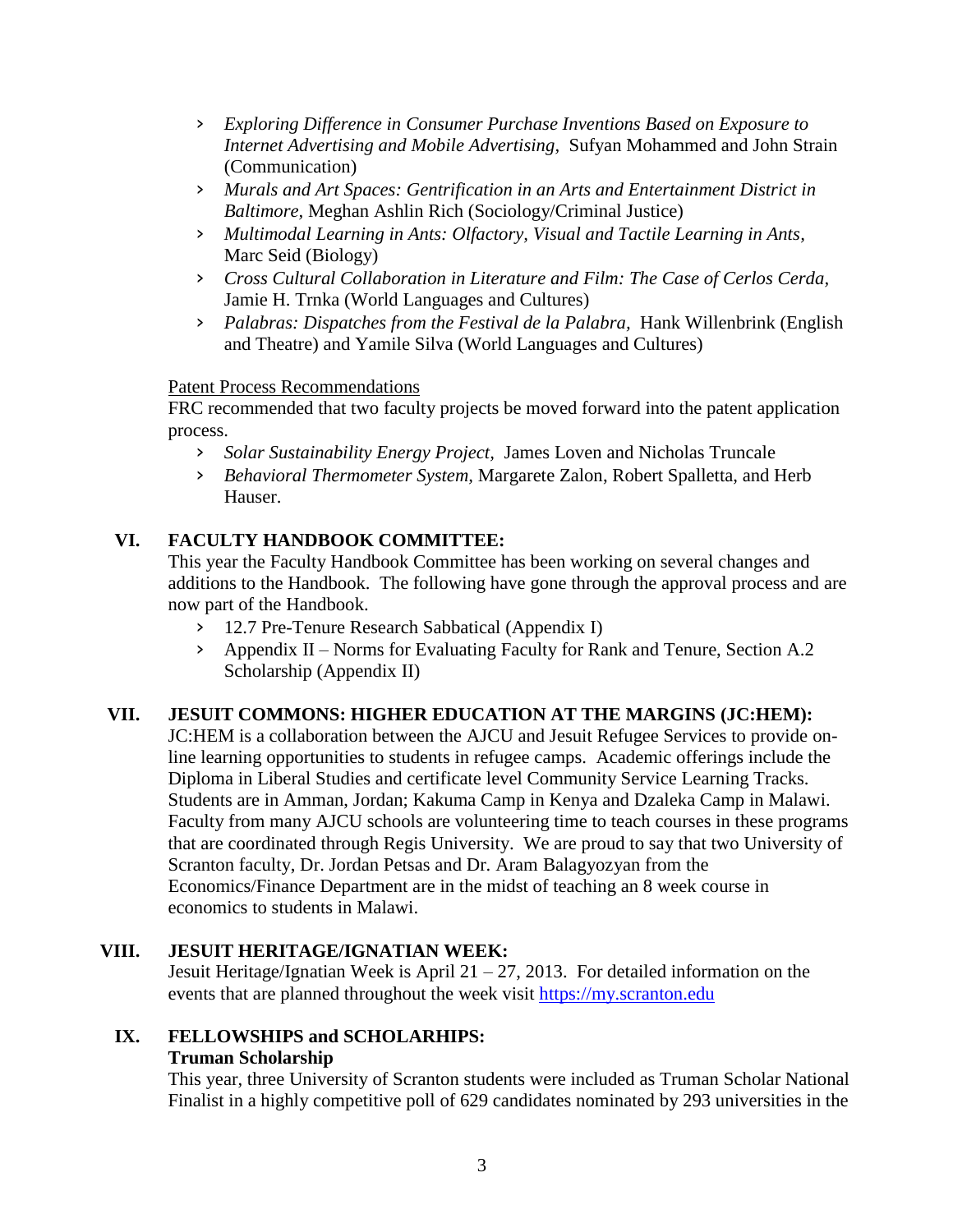United States. Our national finalists were: Michelle Dougherty, Christian Burne, and Vivienne Melien.

I am happy to report that we received notification that Vivienne Meljen, a senior Biochemistry, Cell & Molecular Biology major, has been selected as a 2013 Truman Scholar. She is one of just 62 students from 54 colleges in the nation to be selected. Only three Jesuit universities had a student named as a 2013 Truman Scholar: The University of Scranton, Boston College and The College of the Holy Cross.

A special thanks to Dr. Mary Engel, Director of Fellowships and Scholarships, and the students' recommenders, for a great job in supporting all our candidates.

# **X. FULBRIGHT SCHOLARS:**

This year we have a total of eight Fulbright finalists. As of this writing, we have received notice that four have been awarded Fulbright Scholarships; two have been notified that they are alternates and we are anticipating the results for the remaining two finalists in the next month.

Join me in congratulating:

- › Elena Habersky, a fourth year International Studies, Philosophy major, who has been awarded a Fulbright Teaching Assistantship to Jordan;
- › Shannon Haberzettl, a master's degree candidate in School Counseling, who has been awarded a Fulbright Teaching Assistantship to Malaysia;
- › Joseph Seemiller, a fourth year Neuroscience major, who has been awarded a Fulbright Research Grant to Germany;
- › Jan Wessel, a fourth year International Business major, who has been awarded a Fulbright Research Grant to Hungary.
- › Rebecca Schmaeling, a fourth year Political Science major, who has been awarded a Fulbright Teaching Assistantship to Spain.

A special thanks to Dr. Susan Trussler, Fulbright Program Advisor, and the students' recommenders, for a great job in supporting all our candidates.

# **XI. SUSTAINABILITY:**

The University of Scranton has planned a series of events for Earth Week 2013 to promote sustainability and encourage students, faculty, staff and area residents to "Leave Our Planet Better Than We Found It." Earth Week events begin Thursday, April 18, with the opening of the Environmental Art Show featuring art and photography concerning environmental themes submitted by University students, faculty and staff. For details on all the events visit [http://www.scranton.edu/news/royalnews/releases/2013/03/19/Earth-Week-](http://www.scranton.edu/news/royalnews/releases/2013/03/19/Earth-Week-Events.shtml)[Events.shtml](http://www.scranton.edu/news/royalnews/releases/2013/03/19/Earth-Week-Events.shtml)

## **XII. BROWN BAG LUNCH:**

Two Brown Bag Luncheons have been scheduled in April. On Thursday, April 11<sup>th</sup> I have invited department chairs to come and discuss the "Chair's View of Dean's Responsibilities." The meeting will be held in the Provost's Conference Room for 11:45 to 1:00 pm.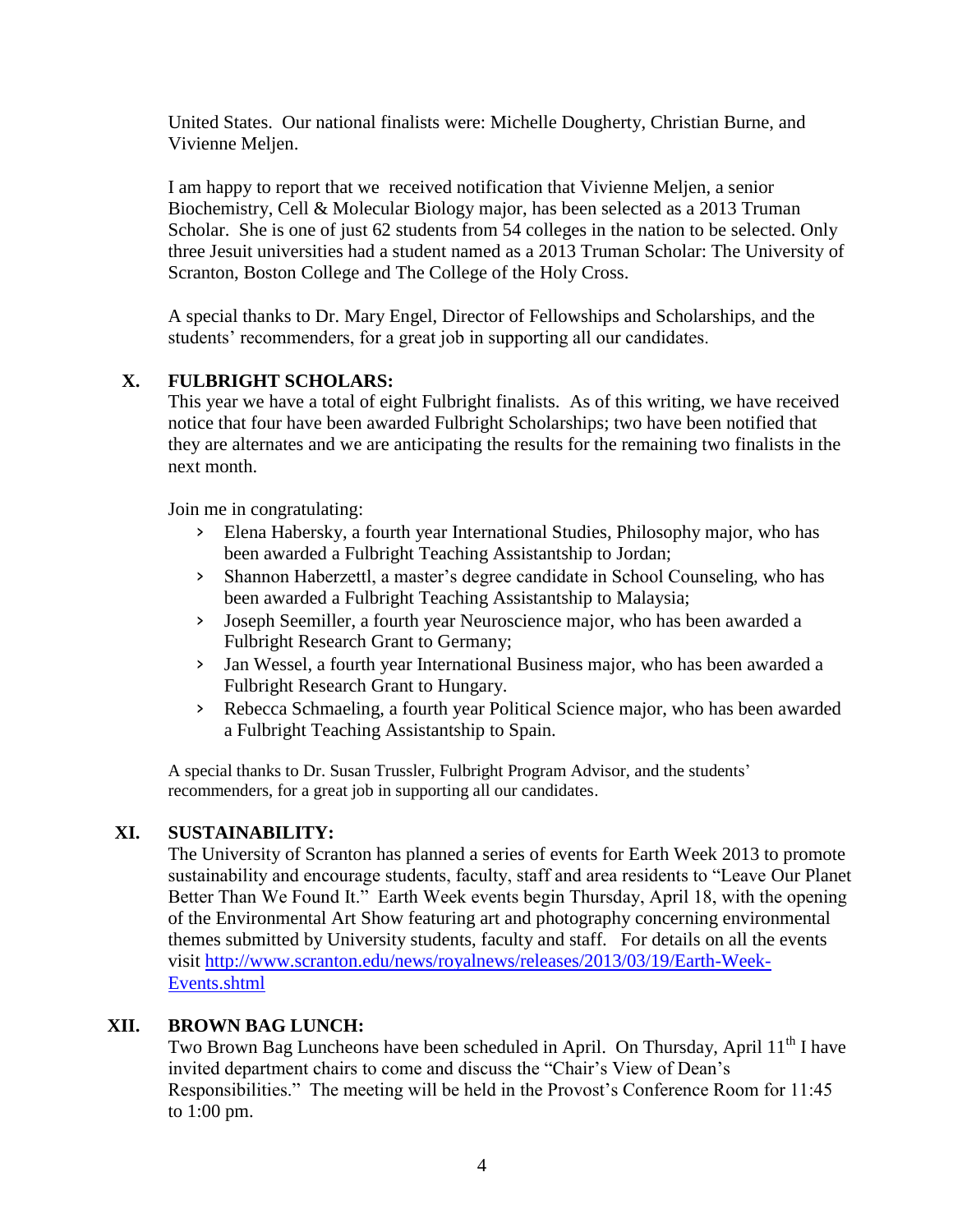The second meeting was scheduled for Thursday, April  $18<sup>th</sup>$  from 11:45 to 1:00 pm in the St. Thomas 115. The topic was curriculum change and the proposal to reduce the credits required for graduation to 120. This topic was also the subject of a Faculty Senate Forum on April  $23^{\text{rd}}$ .

#### **XIII. FACULTY BOOK DISCUSSION AND DINNER:**

The Faculty Book Discussion and Dinner will be held on May 9, 2013 at 5:30 pm in The DeNaples Center Room 406. The book to be discussed is *The Eternal Life of Henrietta Laks*, by Rebecca Skloot. Please contact Linda Walsh at x7520 to get a copy of the book and make a reservation.

# **XIV. CHAIRPERSON ELECTIONS:**

The following Departments elected a new chairperson:

| Daniel Mahoney       | Accounting                                   |
|----------------------|----------------------------------------------|
| Joan Wasilewski      | Chemistry                                    |
| Gloria Tansits-Wenze | Education                                    |
| David Hair           | <b>Exercise Science and Sport</b>            |
| Daniel West          | <b>Health Administration/Human Resources</b> |
| Nabil Tamimi         | Operations & Information Management          |
| Patrick Tully        | Philosophy                                   |
| <b>Harry Dammer</b>  | Sociology & Criminal Justice                 |

## **XV. CURRICULUM APPROVALS:**

Seven new courses, eight course changes and four program changes were approved since our last meeting.

### **XVI. THE COLLEGES:**

College of Arts and Sciences

› The University of Scranton and the Commonwealth Medical College hosted the third annual Northeastern Pennsylvania Conference on Aging on April 11, 2013. The conference provided a forum to educate practitioners, providers, researchers, economists and the community through presentations that promote healthy aging through an integrated approach.

Linda P. Fried, M.D., dean and DeLamar Professor of Public Health at Mailman School of Public Health at Columbia University, New York, is the keynote speaker. A leader in the fields of geriatrics and epidemiology, Dr. Fried is also the senior vice president of Columbia University Medical Center and professor of medicine at Columbia University College of Physicians and Surgeons

› William Kullman, deputy chief of international affairs of the U.S. Department of Justice Bureau of Alcohol, Tobacco, Firearms and Explosives discussed "International Efforts to Combat Firearms Trafficking" at The University of Scranton at a lecture on April  $8<sup>th</sup>$ . Mr. Kullman '80, a University of Scranton alumnus has served at deputy chief since 2009. As a senior policy and legal advisor on international agreements on arms and explosives, Kullman has expertise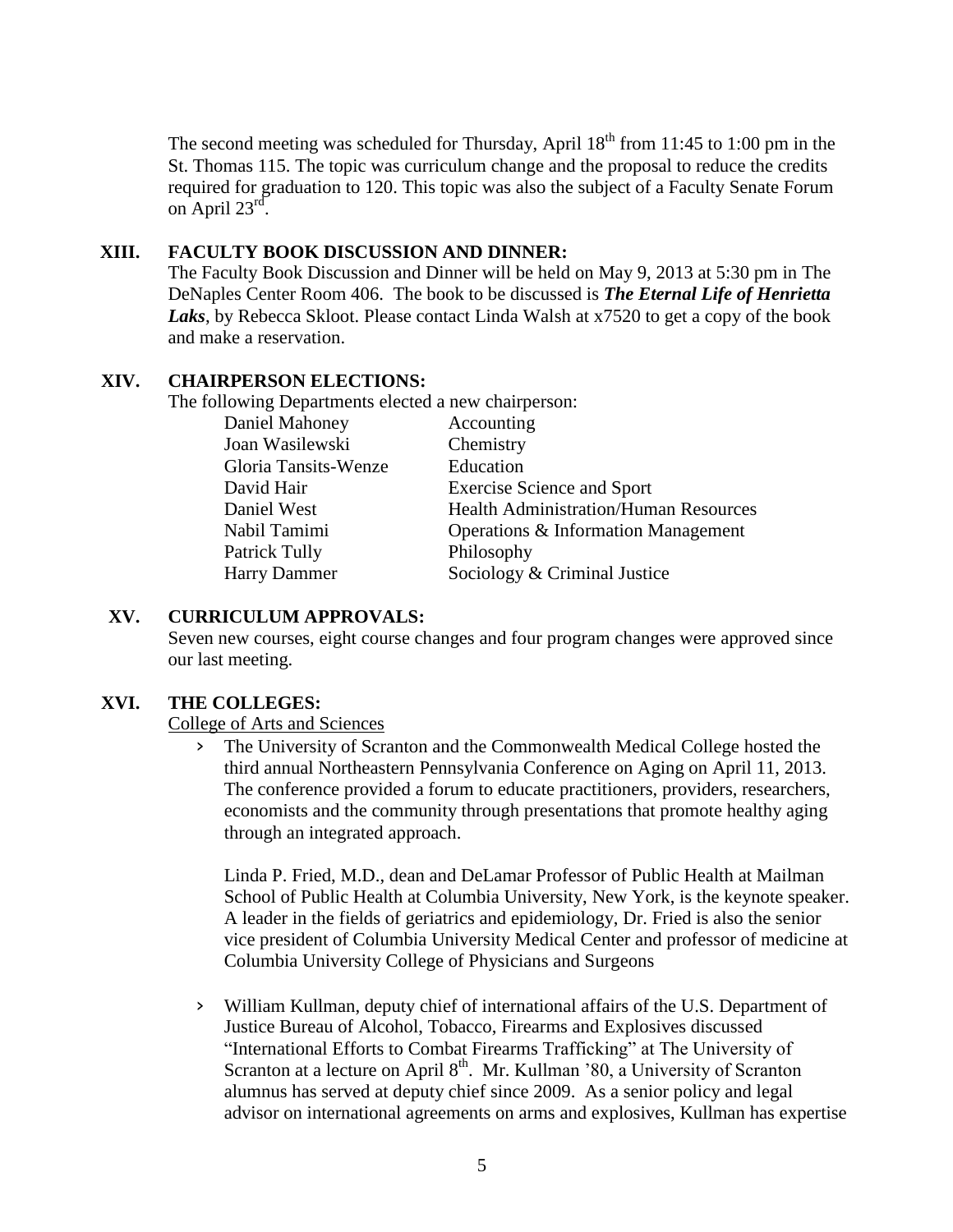on efforts combating illicit arms trafficking internationally, as well as international and national security issues.

- › Ted Merwin, Ph.D., associate professor of religion and Judaic studies at Dickinson College, Carlisle, delivered a lecture titled "You Don't Have to Be Jewish: Non-Jews' Growing Investment in Jewish Life" at The University of Scranton on Thursday, April 11<sup>th</sup>. Presented by the University's Weinberg Judaic Studies Institute.
- › The University of Scranton's Department of Mathematics hosted the sixth annual Integration Bee on Thursday, April  $25<sup>th</sup>$ . This calculus-based competition is like a spelling bee except, instead of spelling words, contestants compute integrals.
- › Latin American Studies presented a free lecture by "Mexican Foreign Policy under President Pena Nieto: Prospects and Challenges" on April 9<sup>th</sup>. The lecture was presented by Dr. Jose Luis Garcia A. of Universidad Iberoamericana, Puebla (Mexico).

Panuska College of Professional Studies

- › On March 21, 2013, the TEAC Accreditation Committee accepted the Accreditation Panel's recommendation for initial accreditation, five years.
- $\frac{1}{2}$  The University of Scranton hosted the 18<sup>th</sup> annual Healthcare Symposium, titled "Innovation in Population Health Management," which brought together healthcare professionals, students and consumers. Sponsored by the Scranton chapter of the American College of Healthcare Executives, the symposium was presented on April  $18<sup>th</sup>$ . Dennis J. Kain, president of Tyler & Company, delivered the keynote address describing how real-life organizations can team up to improve our nation's health. A leader in healthcare operations and national consulting for more than 30 years, Kain has conducted searches for large health networks, academic medical centers and community hospitals across the country. He holds a bachelor's degree from Lafayette College, Easton, and a master's degree in healthcare administration from The George Washington University, Washington, D.C. He is a fellow of the American College of Healthcare Executives.
- › The Panuska College of Professional Studies hosted an "Awareness Fair for Distracted and Impaired Driving" on April 22. Students had the opportunity take the pledge to "Not Text and Drive" and participate in a "hands-on" look at what happens when distracted or impaired while driving.

Kania School Of Management

I am pleased to announce that John A. List, Homer J. Livingstone Professor of Economics at the University of Chicago, has agreed to deliver the 28th Henry George Lecture, which is scheduled for Tuesday, October 1st. Steven Levitt and Stephen Dubner, in their best-selling book "Super Freakonomics devoted several pages to Dr. List's work and describe him as "One of the most prolific experimental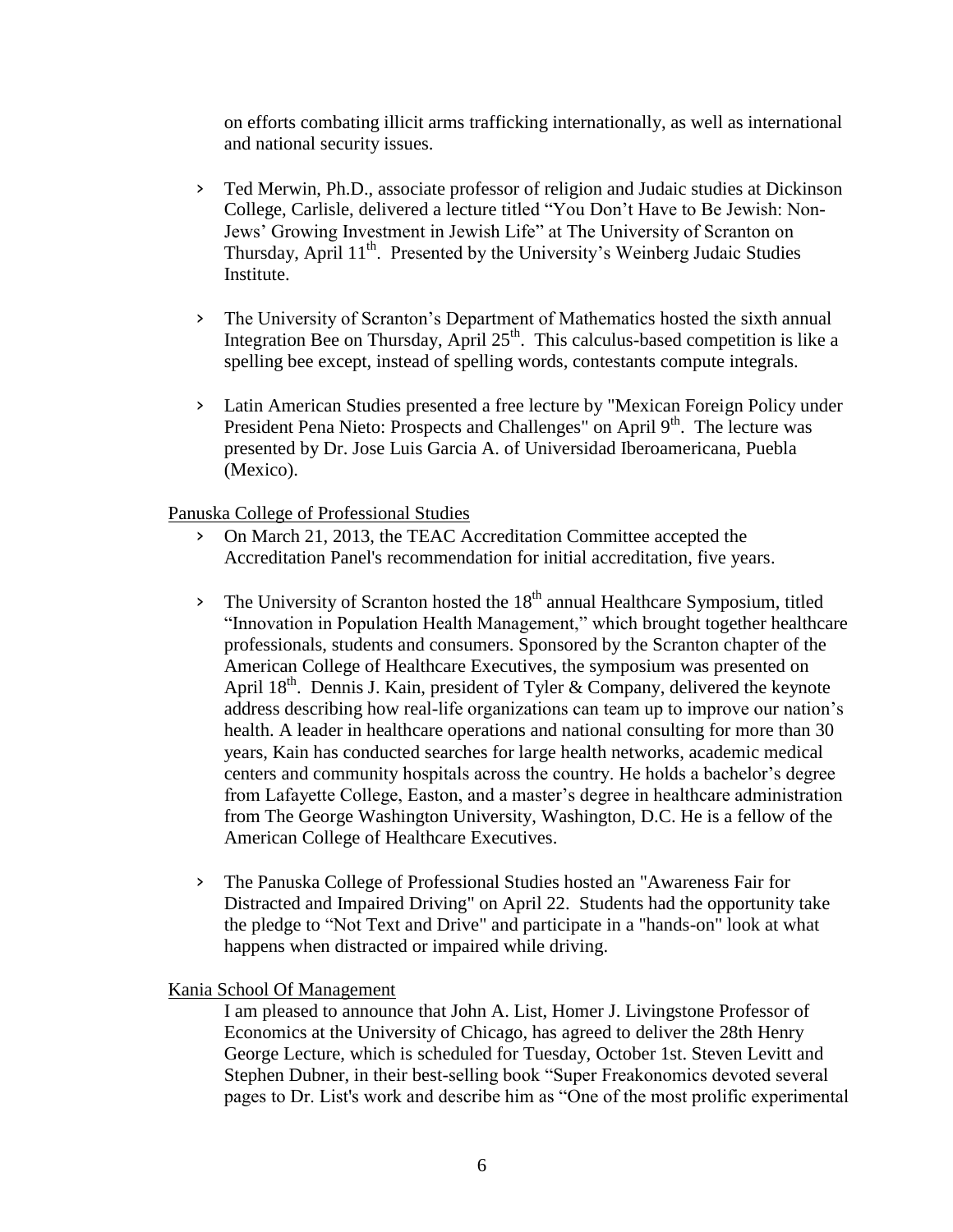economists among the new generation..." and a leader in the field of behavioral economics.

## **XVII. PERFORMANCE MUSIC:**

In addition to the regular weekly ensembles rehearsal schedule, student coaching, and dress rehearsals of student ensembles, as well as operational/administrative tasks of the department, the following special programs and performances were offered by the Performance Music department from February 23, 2013 through April 26, 2013:

- *FEBRUARY:* IN RECITAL **University of Scranton Performance Music students** performing vocal and instrumental solos, duets, trio, and chamber ensemble works
- *MARCH:* IN RECITAL **[David Ball](http://juilliardinaiken.com/bios_organists.php)**, organist from The Juilliard School (www.juilliard.edu)
- *APRIL:* IN CONCERT **The University of Scranton Singers** [\(www.scranton.edu/music\)](http://www.scranton.edu/music) with **[The Manhattan](http://www.msmnyc.edu/)  [School of Music Brass Orchestra](http://www.msmnyc.edu/)** [\(www.msmnyc.edu\)](http://www.msmnyc.edu/) with conductors Mark Gould & Cheryl Boga and organist **Tim Smith**, premiering a new work for choir and large brass ensemble written by composer/conductor **Eric Saras** and based on texts from De Las Casas "Tears of the Indians" (creation of commissioned work funded by Performance Music Alumni through a micro-grant appeal). Works by Copland, Britten, Shostakovich and Wagner were also performed.
- $\bullet$ *APRIL:* IN CONCERT **The University of Scranton Jazz Band** with guest soloist **[Erica von Kleist](http://www.ericavonkleist.com/)**, saxophone and flute [\(http://www.ericavonkleist.com\)](http://www.ericavonkleist.com/) performing music of Clifford Brown, Duke Ellington, Count Basie, Earle Hagen, Kenny Dorham, Antonio Carlos Jobim, Les Hooper, and others.
- *APRIL:* IN CONCERT **The University of Scranton String Orchestra** performing music by Bach, Mozart, del Borgo, Grainger, Nelhybel, and more.
- *MISC*: In addition, student members of the ensembles provided music for a few special campus events, including Admissions Preview Day, Scholarship Brunch, Aging Conference, and others

# **Appendix I**

New section: **12.7 Pre-Tenure Research Sabbatical** (new passage in *italics*)

Tenure-track faculty members are eligible to apply during the third year of their probationary period for a one-semester pre-tenure research sabbatical (or, in the case of Library faculty, a one intersession/one summer pre-tenure research sabbatical) to be taken during the fourth year of their probationary period. The proposal for a pre-tenure research sabbatical must describe a research project, not a curriculum development project. Faculty members who are granted and accept such a sabbatical are expected to include a copy of their proposal in their thirdyear reappointment portfolio. During the sabbatical itself, they are also expected to *make* 

\_\_\_\_\_\_\_\_\_\_\_\_\_\_\_\_\_\_\_\_\_\_\_\_\_\_\_\_\_\_\_\_\_\_\_\_\_\_\_\_\_\_\_\_\_\_\_\_\_\_\_\_\_\_\_\_\_\_\_\_\_\_\_\_\_\_\_\_\_\_\_\_\_\_\_\_\_\_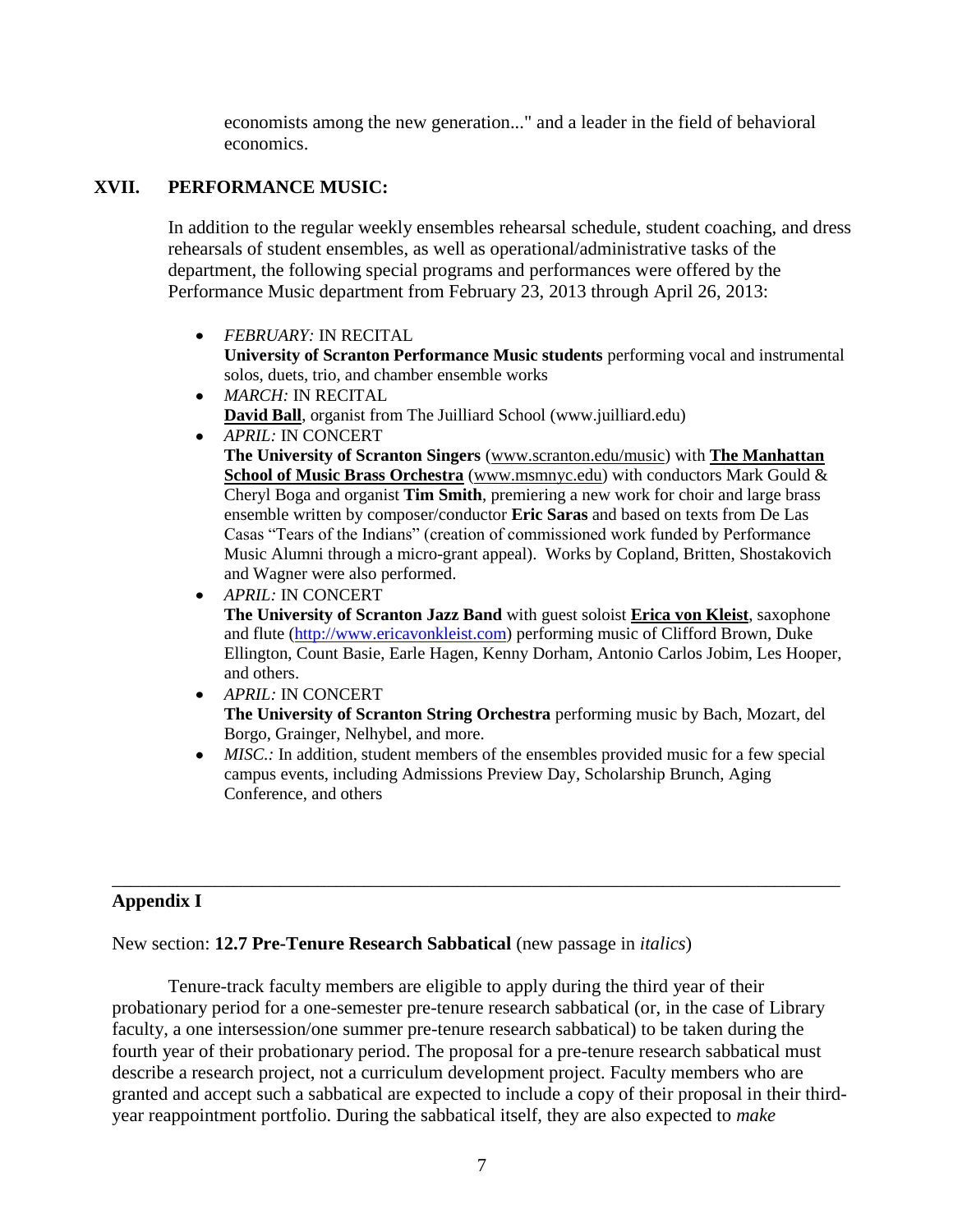*substantial progress toward* a peer-reviewed scholarly publication or other juried creative or applied professional product consistent with their disciplinary or interdisciplinary research agenda. These products are expected to be of such quality that they support the faculty member's progress toward tenure and/or promotion (see Appendix II).

Time spent on a pre-tenure research sabbatical will contribute to the accrual of time in rank for purposes of promotion or advancement to tenure. Faculty members holding a terminal contract, and faculty members who do not hold a terminal degree, are not eligible for a pre-tenure research sabbatical. All other procedures related to pre-tenure research sabbaticals will be identical to those for regular sabbaticals outlined in sections 12.0-12.5.

Changes to existing sections:

#### **12.0 Sabbatical Leave: Definition and Eligibility**

Delete: "Faculty members are not ordinarily eligible to take a sabbatical until they receive tenure."

\_\_\_\_\_\_\_\_\_\_\_\_\_\_\_\_\_\_\_\_\_\_\_\_\_\_\_\_\_\_\_\_\_\_\_\_\_\_\_\_\_\_\_\_\_\_\_\_\_\_\_\_\_\_\_\_\_\_\_\_\_\_\_\_\_\_\_\_\_\_

Insert the passage in **bold:** "In the case of faculty members who receive a postponement of the tenure review due to childbirth or adoption (see Section 21.3.C) or a leave of absence (see Section 11.4), the first sabbatical may not be taken until the faculty member has received tenure**, except in the case of a pre-tenure research sabbatical, as described in Section 12.7.**"

#### **12.3 Required Report and Commitment**

Insert the passage in **bold:** "Reports from fall semester sabbaticals are due no later than March 1; reports from spring semester or full-year sabbaticals are due no later than August 1**; reports from combined intersession/summer sabbaticals are due no later than November 1**."

#### **12.5 Continuity of Service (Sabbaticals)**

Replace: "In the unusual circumstance where a non-tenured faculty member would be granted a sabbatical, the time on sabbatical would not accrue toward tenure. With respect to accumulation of time for promotion and for all other measures of continuity of service at the University, time on sabbatical will be included."

With: "Time on sabbatical will be included in the computation of time for promotion and length of continued service to the University.

#### **Appendix II**

## **Norms for Evaluating Faculty for Rank and Tenure - Section A.2 Scholarship Revised March 11, 2013**

The scholar is concerned with the assimilation and advancement of knowledge. Scholarship is made manifest by the following:

• Publication in refereed journals and/or proceedings,